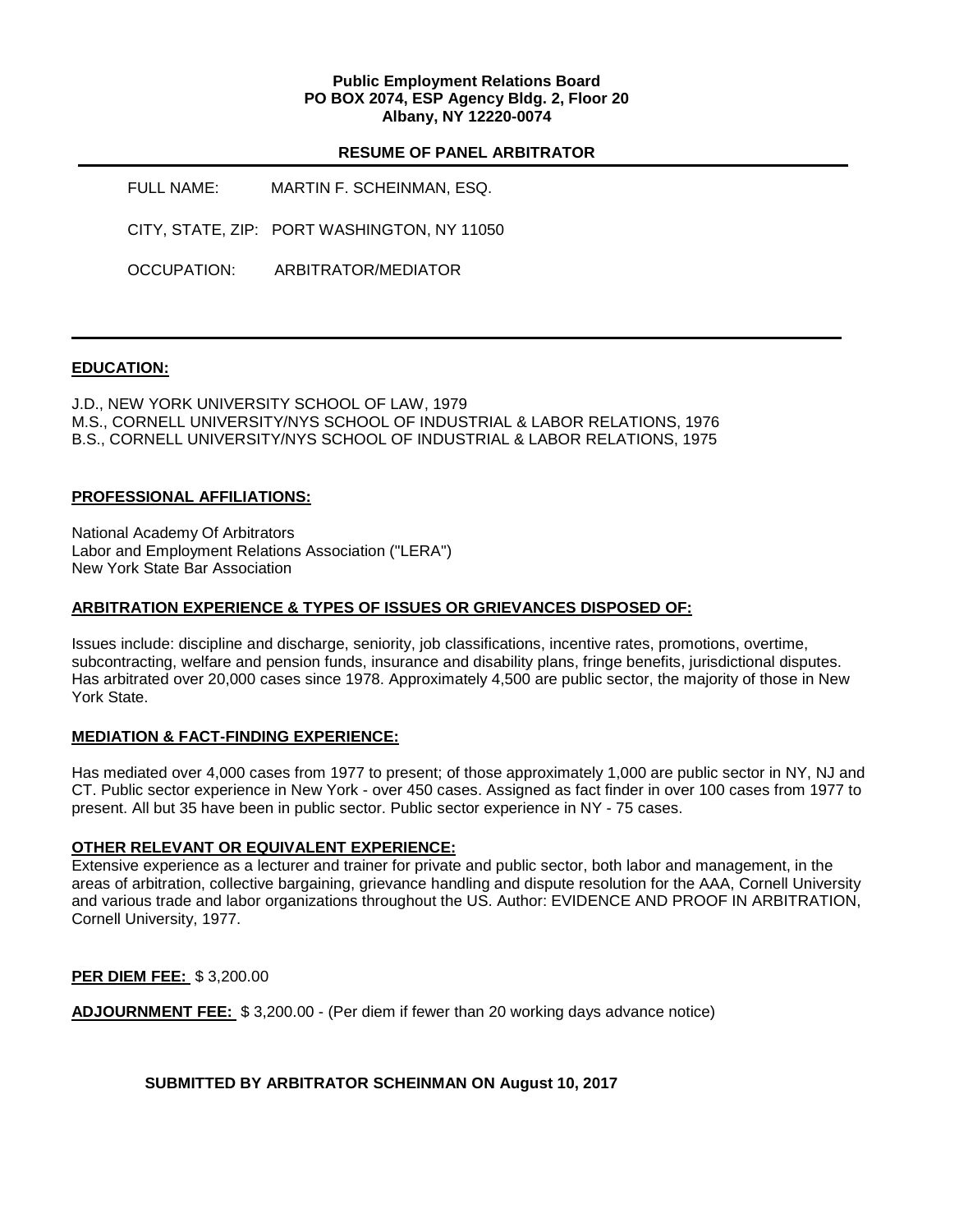#### **Public Employment Relations Board PO BOX 2074, ESP Agency Bldg. 2, Floor 20 Albany, NY 12220-0074**

# **BILLING DISCLOSURE STATEMENT**

## ARBITRATOR'S NAME: **MARTIN F. SCHEINMAN**

The following is a description of my fees and expenses:

## A) HEARING TIME.

- (1) My per diem is \$3,200.00 for each day or any part thereof spent hearing a case.
- (2) If a hearing day exceeds 8 hours, I charge:

 $\boxtimes$ a second full per diem  $\Box$ a prorated per diem

 $\Box$ no additional charge  $\Box$ other (describe) :

(3) Additional comments:

B) STUDY TIME.

- (1) I charge \$ 3,200.00 for each day spent in preparation of the opinion and award.
- (2) This charge  $\boxtimes$  will  $\Box$  will not be prorated for partial days devoted to such preparation.
- (3) Additional comments:

### C) TRAVEL TIME AND EXPENSES.

(1) When travel time plus hearing time exceeds hours in a calendar day:

 $\Box$  Not applicable (no additional charge)

 $\boxtimes$  I charge as follows (describe): When travel is more than 2 hours from my office - charge 1/2 day; Travel of 4 hours each way - charge 1 day.

(2) I charge for actual, travel-related expenses incurred in connection with the case  $\boxtimes$ YES  $\Box$  NO.

Where appropriate, a mileage charge for auto travel will be billed at:

 $\Box$  Prevailing IRS rate  $\Box$  Other (describe): \$0.50 per mile

(3) When the scheduled hearing day(s) requires an overnight stay:

There is no charge, other than for lodging and subsistence.

 $\boxtimes$ I charge as follows (describe): Half day

(4) Additional Comments: